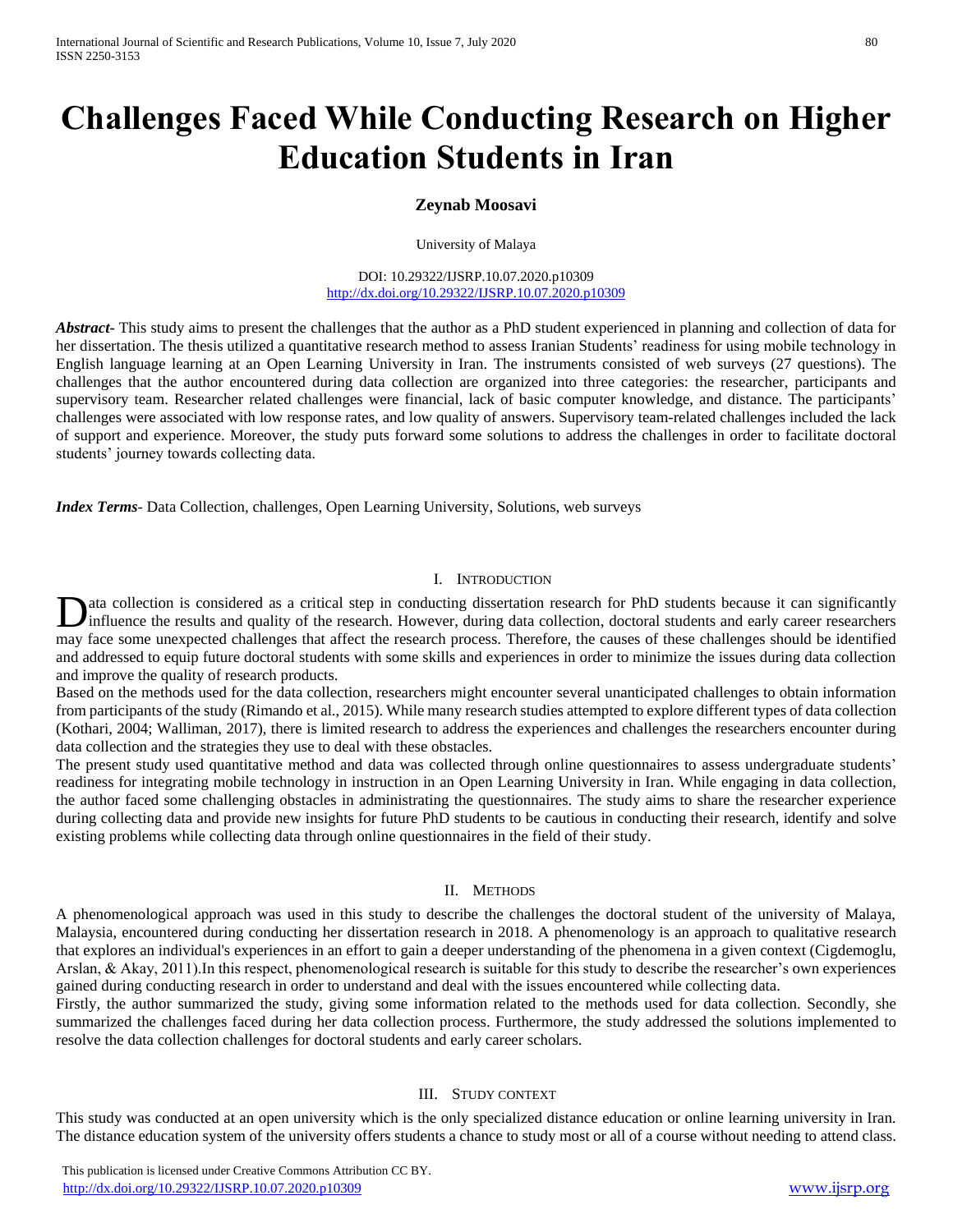In other words, the main purpose of this system is to provide education for all anywhere anytime (AbuSaidi, 2016). The study conducted an online questionnaire to determine Iranian English as a foreign Language (EFL) undergraduate students' readiness for integrating Mobile Learning as a support into an existing English course. The aim of the questionnaire was 1) to gain a better understanding of Iranian undergraduate students' mobile technology skills and usage, 2) to find the common mobile applications, and 3) to identify their attitude towards the Mobile Learning in learning English. The questionnaire was modified from the MReadiness Questionnaire (Baharom, 2013) to fit for the context of the present study.

The survey questionnaire administered in this study was divided into three parts: 1) learners' background information and their perceived level of English, 2) learners' mobile technology usage, and 3) learners' acceptance and use of mobile learning. In the questionnaire, the first section was required to investigate the background information of the participants, including age, gender, field of study, and English level. The second was about the kind of mobile devices the students had access to, mobile communication applications they used to communicate, and the characteristics of their mobile phones. The researcher needed to identify the EFL undergraduate learners' familiarity and ability to use their own mobile phones. The final section of the questionnaire, ranging from strongly disagree, disagree, neutral, agree, strongly agree, explored EFL learners' attitudes towards the use of their mobile devices as a learning support.

It involved 200 participants at the selected University in Iran. The students were enrolled in fields of study, including Business Science, humanities, Social Science, and Engineering. All the students of this university needed to pass general and specialized English courses to be able to graduate for a Bachelor degree. General and specialized English courses are taught as an obligatory undergraduate subject to Iranian undergraduate students in the University.

#### IV. CHALLENGES

#### *A. Researcher*

The main challenges related to the researcher were financial, lack of basic computer knowledge, and distance. As I was living in Kuala Lumpur, Malaysia, it was difficult and expensive for me to travel from Malaysia to Iran. So, distance was really a challenge for me. Financial constraint was another element that affected my work. I had to spend a large amount of money to travel and implement my research. The expenses of conducting the research were one of the top concerns I encountered during my collecting data. Financial worries made me to give up right from the beginning several times. I did not have any idea how to carry on my research without sufficient capital and what took me so long in finishing my research. I even was hesitant to start or even continue. All these factors played an important role in choosing this kind of method for collecting my data (using Online Questionnaires). But creating online questionnaire was another story. It was my first time to create an online questionnaire. It was challenging to work with something that I was not so familiar with. For a few weeks, I was just struggling challenges how to work with online templates and how to prevent the same user from responding more than once. I believe in Ragma's (2017) saying: while doing a task that you do not know really well, you are likely to be stressed and challenged. Due to the lack of skills and knowledge in computer, I felt stressed and anxious that conducting research had taken a bit longer. I was typing the items many times, but I easily lost the data and I did not know how to recover it. The Quote "If you get tired, learn to rest not to quit" reminded me to stop worrying and keep working.

#### *B. Participants*

The biggest challenge was participants' low response and low quality of the responses. Firstly, I shared the questionnaire link in the Telegram group of the university but unexpectedly no one answered and I decided to create a group with just my students in the target university and asked them to share the link of the Telegram group with other students to answer the questionnaire. For three months, I was sending the notification every day. The responses were very low. It was really time-consuming because I was waiting for more than 3 months in the hope to get higher responses. At the end, I decided to travel my country to conduct face to face questionnaires and distribute them among students.

After data collection, I found some unanswered questions on the questionnaires and also noticed that the open-ended questions had been answered irrelevantly. I was not sure whether the participants have understood the questions, or whether they have taken the time to provide accurate data.

#### *C. Supervisory Team*

The supervisory team plays a key role supporting the success of PhD students doing research (Griffiths, Blakey, & Vardy, 2016). However, my supervisor always says to me "your research thesis is like your baby. So, it is your baby not my baby and you should take care of it." Or whenever I asked her a question, she asked me to browse the Internet or search on google in order to find my answers. The other problem was our different field of interest. She was not knowledgeable enough in the field of my research topic and it doubled my workload. I had to ask the experts' advice and guidance in the field of Applied linguistics but they did not have time to help and get involved in my research.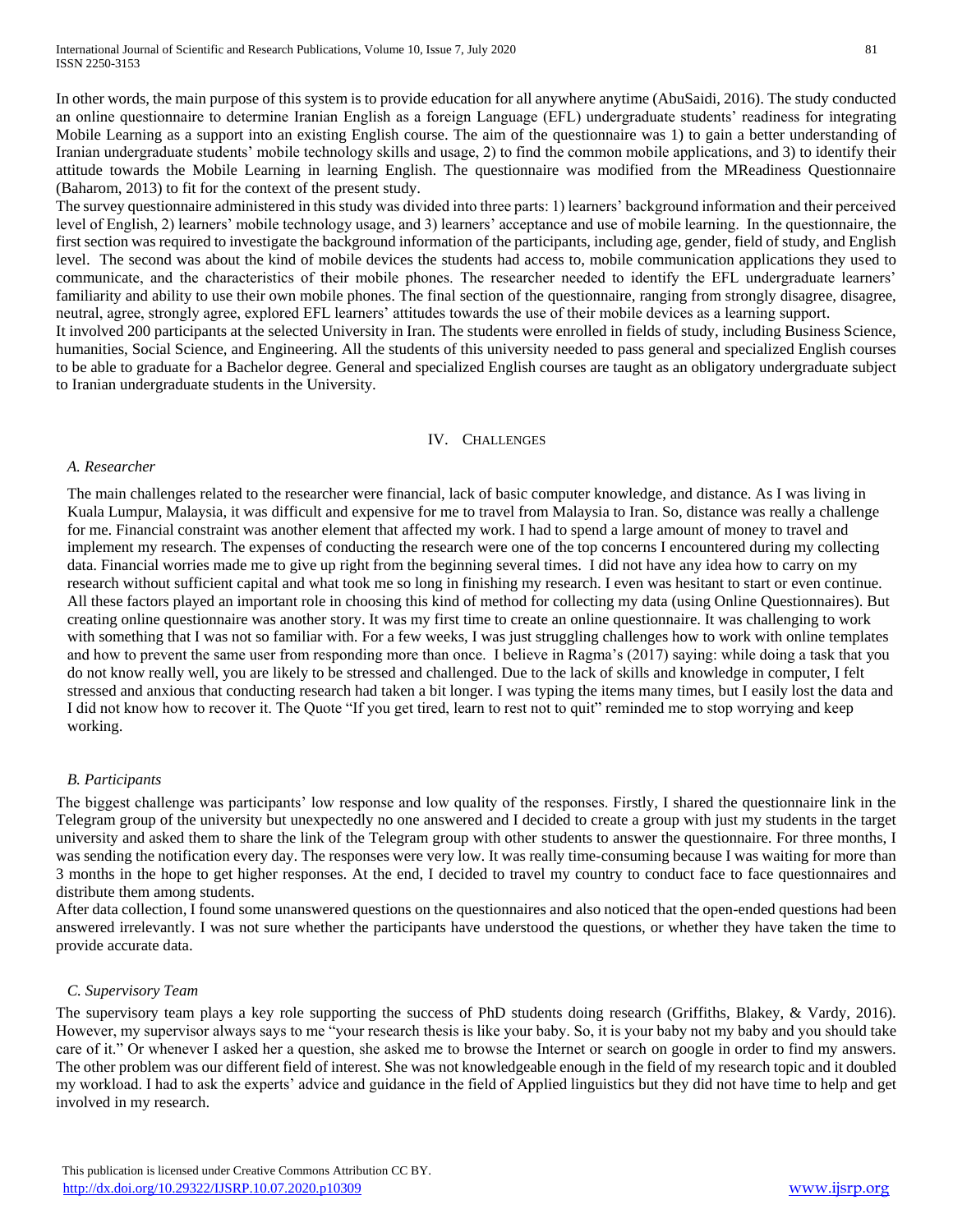### V. STRATEGIES

The study offers strategies and suggestions to government, administrators, researchers and supervisors to help future doctoral students and early career researchers in order to implement and finish their research.

1. Researchers require to think ahead about designing an instrument (questionnaire), about what data she/he needs to obtain and how to collect the information (Neville, 2007).

2. Researchers need to attend practical workshops, conferences, seminars and educational programs to gain experience, knowledge and skills that they cannot gain it from classes. It is an opportunity for novice researchers to be assisted by experts.

6. Novice researchers or PhD students should attend communities of practice (CoP) (Sverdlik, Hall, McAlpine, & Hubbard, 2018), regularly participating in a small group with other researchers, doctoral students and supervisors to exchange ideas, share experiences, strategies, challenges and successes, and receive their feedback about their research.

3. Researchers should have a strong intrinsic motivation and maintain fresh enthusiasm. The desire and inner drive of the researchers to finish what was started motivate them to stop worrying and move on in spite of the challenges ahead of them (Ragma & Almojuela, 2017). Regarding the reasons students pursue their PhD degree, many studies found that doctoral students who pursued the degree in terms of internal reasons report higher satisfaction, and academic success during the process and the outcome of their doctorate degree (Leonard, Becker, & Coate, 2005; Sverdlik, Hall, McAlpine, & Hubbard, 2018).

4. Concerning the expenses of collecting data, doctorate students should be provided with financial support opportunities such as government loans, scholarships, grants, as well as employment opportunities within the university like research or teaching assistantships (Sverdlik, et al., 2018; Tan, 2007).

5. The researchers should choose a supervisor with the same topics of interest and with adequate knowledge, enhanced theoretical and conceptual framework in the field of their research.

6. PhD students and their supervisors should be aware of their own responsibilities, commitment and expectations as part of a research team. For example, supervisors are accountable for providing relevant and adequate advice, support, knowledge, feedback and guidance, and students should be responsible to manage time for collecting data by careful planning a timetable, having meetings and discussions on conducting their research each time they meet with their supervisor.

7. An open and supportive relationship with supervisor would be essential for student's success and progress. Having a face to face meeting with supervisor at least once a month would enable the researcher to carry out an excellent research.

8. Supervisors require additional training programs regarding how to supervise their students, research methodology and conducting research.

9. It would be helpful that supervisors provide students with a situation to present a paper at conferences, workshops, seminars and meetings.

10. There should be a system to evaluate students and supervisors in terms of research progress.

11. A student-supervisor relationship is essential in any stage of the doctoral process. They are supposed to collaborate on research process. As Sverdlik, Hall, McAlpine, and Hubbard (2018) state, a match between students and their supervisors can facilitate student progress and satisfaction.

12. The educational system of university of Malaya needs some changes in many aspects. Each faculty or department can provide a series of seminars in which research students are invited to share their experiences and challenges during data collection with peers within a friendly and safe environment. The university can offer them great social and academic opportunities to join the free conference and workshop and instead involve them in activities such as running or helping in the conference. In addition, it would be very helpful for PhD students that the university increases its research budget and help them to collect their data.

13. Regarding increasing response rate, it would be useful if PhD students distribute traditional paper-and-pencil (p&p) questionnaires and avoid online survey to ensure all questionnaires have been return.

14. Researchers or PhD students should establish a friendly relationship with their participants because it is difficult to convince them to answer the questionnaire (Bocar, 2009).

# VI. CONCLUSION

This study has covered some of the issues the author as a doctorate student in the university of Malaya encountered during the process of data collection. The study also aims to provide possible solutions to address the data collection challenges identified. The most notable challenges in collecting data were attributed to the researcher, participants and supervisory team. The study provides numerous suggestions for dissertation advisors, future doctoral candidates, early career researchers, committee members of doctorate students and administrators to deal with the mentioned problems and improve the quality of quantitative research. Financial and research support from the research supervisor, experts in the field of research topic and dissertation committee members play an important role in facilitating the expertise in the supervision process and conducting data collection. Sharing the data collection experiences give valuable insights and solutions to novice doctoral students and anyone engaging in conducting a research. It is important for doctoral students and early career researchers to be aware of unanticipated challenges they may encounter with data collection while carrying on their research work.